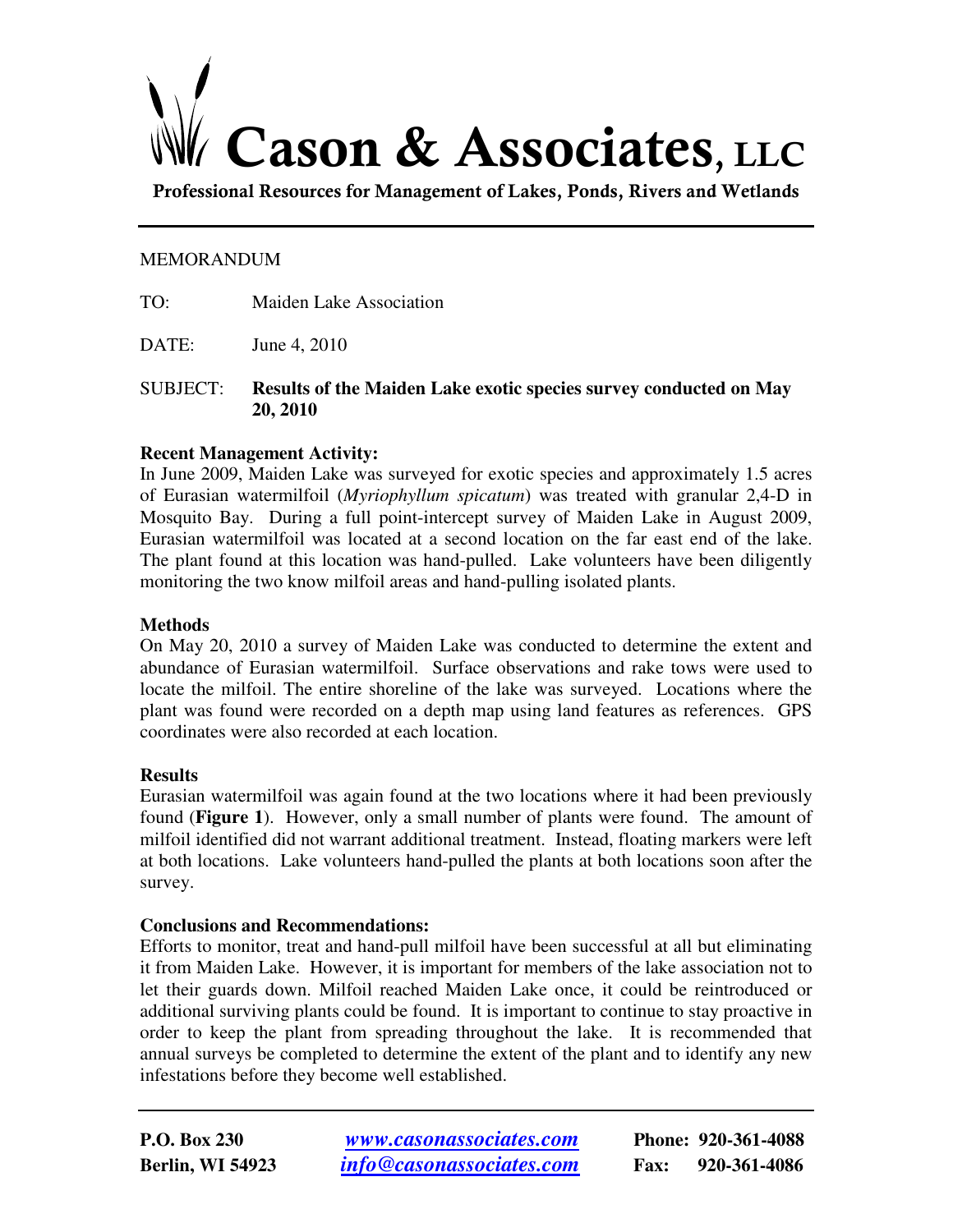It is recommended that a second exotic species mapping survey be conducted this year; in fall at the end of the aquatic plant growing season. In the mean time, lake volunteers should also be on the lookout for Eurasian watermilfoil and other exotic plants. Rooted plants and fragments of Eurasian watermilfoil should be removed from the lake. Because northern watermilfoil, a native plant species, is present in Maiden Lake, care should be taken to properly identify the plants before extensive hand-pulling takes place. Association members should properly educate volunteers on the characteristics that differentiate the two species.

Brad Roost, Limnologist Cason & Associates, LLC